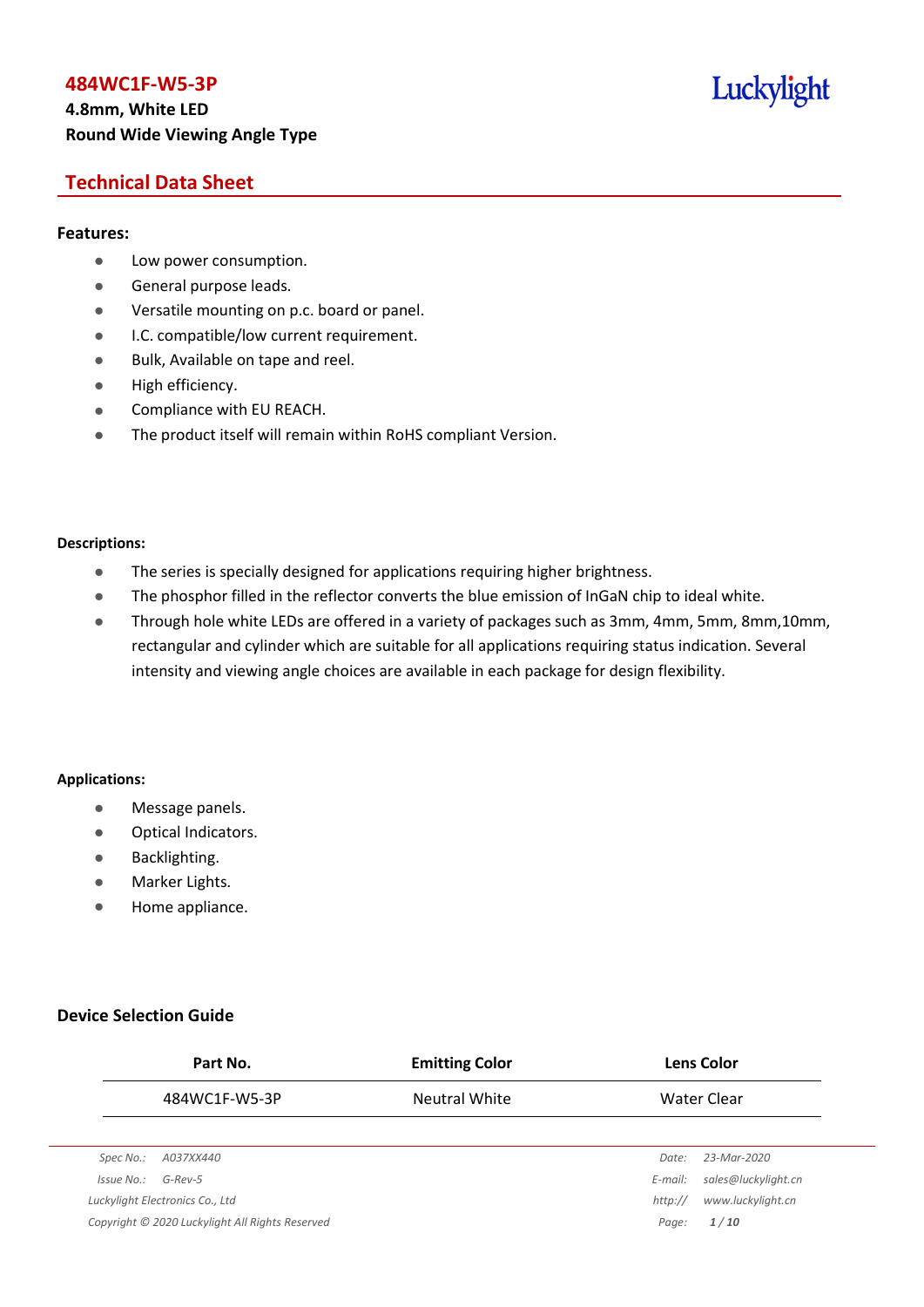**4.8mm, White LED Round Wide Viewing Angle Type**

### **Technical Data Sheet**

#### **Package Dimension:**



#### *Notes:*

*1. All dimensions are in millimeters (inches).*

*2. Tolerance is ± 0.25 mm (.010″) unless otherwise noted.*

*3. Protruded resin under flange is 1.00mm (.039″) max.*

|                       | Spec No.: A037XX440             | Date: 23-Mar-2020           |
|-----------------------|---------------------------------|-----------------------------|
| $Is sue No.: G-Rev-5$ |                                 | E-mail: sales@luckylight.cn |
|                       | Luckylight Electronics Co., Ltd | http:// www.luckylight.cn   |

*Copyright © 2020 Luckylight All Rights Reserved Page: 2 / 10*

|         | Date: 23-Mar-2020           |
|---------|-----------------------------|
|         | E-mail: sales@luckylight.cn |
| http:// | www.luckylight.cn           |
| Page:   | 2/10                        |

# Luckylight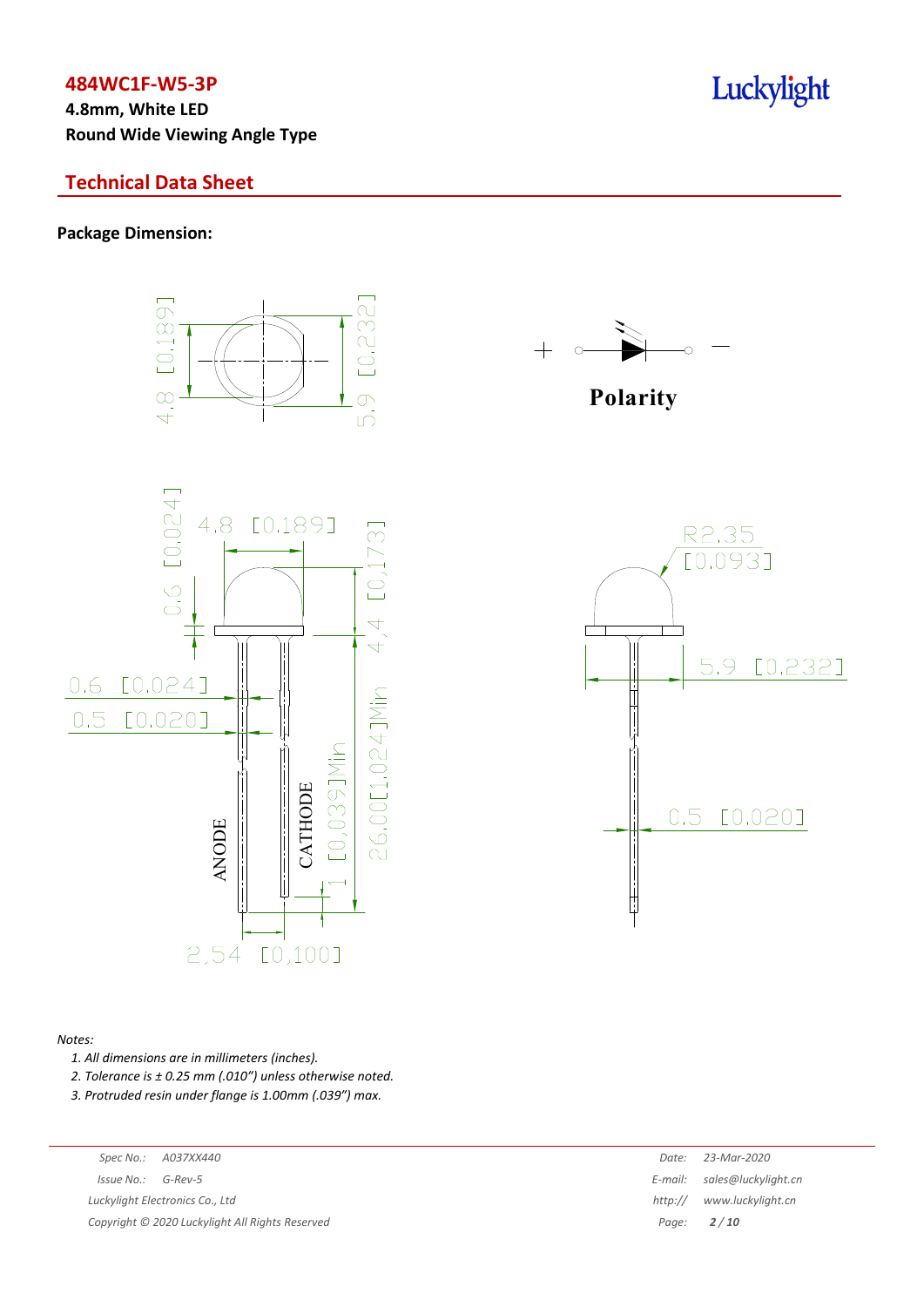# **4.8mm, White LED Round Wide Viewing Angle Type**

# Luckylight

# **Technical Data Sheet**

#### **Absolute Maximum Ratings at Ta=25**℃

| <b>Parameters</b>                  | Symbol                       | Max.                                 | Unit |
|------------------------------------|------------------------------|--------------------------------------|------|
| Power Dissipation                  | $P_{d}$                      | 85                                   | mW   |
| Peak Forward Current (a)           | $I_{FP}$                     | 100                                  | mA   |
| DC Forward Current (b)             | ΙF                           | 25                                   | mA   |
| Reverse Voltage <sup>(c)</sup>     | $V_{R}$                      | 5                                    | v    |
| <b>Operating Temperature Range</b> | ${\mathsf T}_{\textsf{opr}}$ | -40 $\degree$ C to +80 $\degree$ C   |      |
| Storage Temperature Range          | $T_{\text{stg}}$             | -40 $^{\circ}$ C to +85 $^{\circ}$ C |      |
| <b>Soldering Temperature</b>       | $\mathsf{T}_{\mathsf{std}}$  | 260℃ for 5 Seconds                   |      |

*Notes:*

*a. Derate linearly as shown in derating curve.*

*b. Duty Factor = 10%, Frequency = 1 kHz.*

c. Reverse voltage (VR) condition is applied for IR test only. The device is not designed for reverse operation.

# **Electrical Optical Characteristics at Ta=25**℃

| <b>Parameters</b>              | Symbol          | Min. | Typ. | Max.  | Unit | <b>Test Condition</b> |
|--------------------------------|-----------------|------|------|-------|------|-----------------------|
| Luminous Intensity (a)         | l٧              | 1300 | 2200 |       | mcd  | $IF = 20mA$           |
| Viewing Angle (b)              | $2\theta_{1/2}$ |      | 90   |       | deg. | $IF = 20mA$           |
|                                | X               | ---  | 0.33 | $---$ |      | $IF=20mA$             |
| Chromaticity Coordinates (c)   | y               | ---  | 0.34 |       |      | $IF=20mA$             |
| <b>Color Temperature</b>       | <b>CCT</b>      |      | 5500 |       | К    | $IF = 20mA$           |
| <b>Color Rendering Index</b>   | <b>CRI</b>      |      | 80   | ---   | Ra   | $IF=20mA$             |
| Forward Voltage                | VF              | 2.6  | 3.0  | 3.4   | V    | $IF = 20mA$           |
| Reverse Current <sup>(d)</sup> | IR              |      |      | 10    | μA   | $VR=5V$               |

*Notes:*

a. Luminous intensity is measured with a light sensor and filter combination that approximates the CIE eye-response curve. The Iv guarantee *must be included with ±15% testing tolerance.*

*b. 2θ1/2 is the o -axis angle where the luminous intensity is 1⁄2 the peak intensity.*

*c. The chromaticity coordinates (x, y) is derived from the 1931 CIE chromaticity diagram.*

d. Reverse current (IR) condition is applied for VR test only. The device is not designed for reverse operation.

|                       | Spec No.: A037XX440                             | Date:   | 23-Mar-2020                 |
|-----------------------|-------------------------------------------------|---------|-----------------------------|
| $Is sue No.: G-Rev-5$ |                                                 |         | E-mail: sales@luckylight.cn |
|                       | Luckylight Electronics Co., Ltd                 | http:// | www.luckylight.cn           |
|                       | Copyright © 2020 Luckylight All Rights Reserved |         | Page: $3/10$                |
|                       |                                                 |         |                             |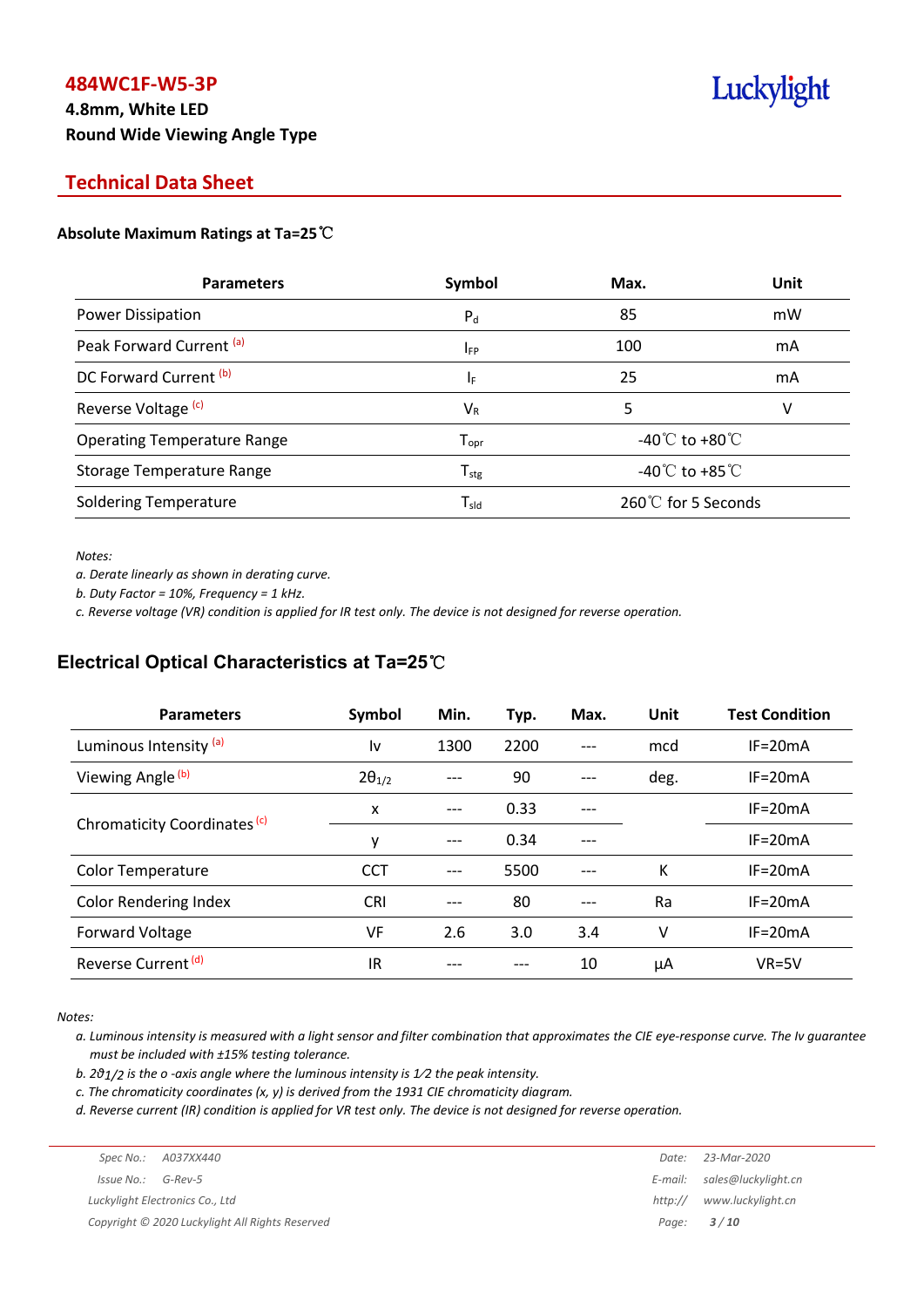**4.8mm, White LED Round Wide Viewing Angle Type**

# Luckylight

# **Technical Data Sheet**

# **Typical Electrical / Optical Characteristics Curves (25**℃ **Ambient Temperature Unless Otherwise Noted)**



*Spec No.: A037XX440 Date: 23-Mar-2020 Issue No.: G-Rev-5 E-mail: sales@luckylight.cn Luckylight Electronics Co., Ltd http:// www.luckylight.cn Copyright © 2020 Luckylight All Rights Reserved Page: 4 / 10*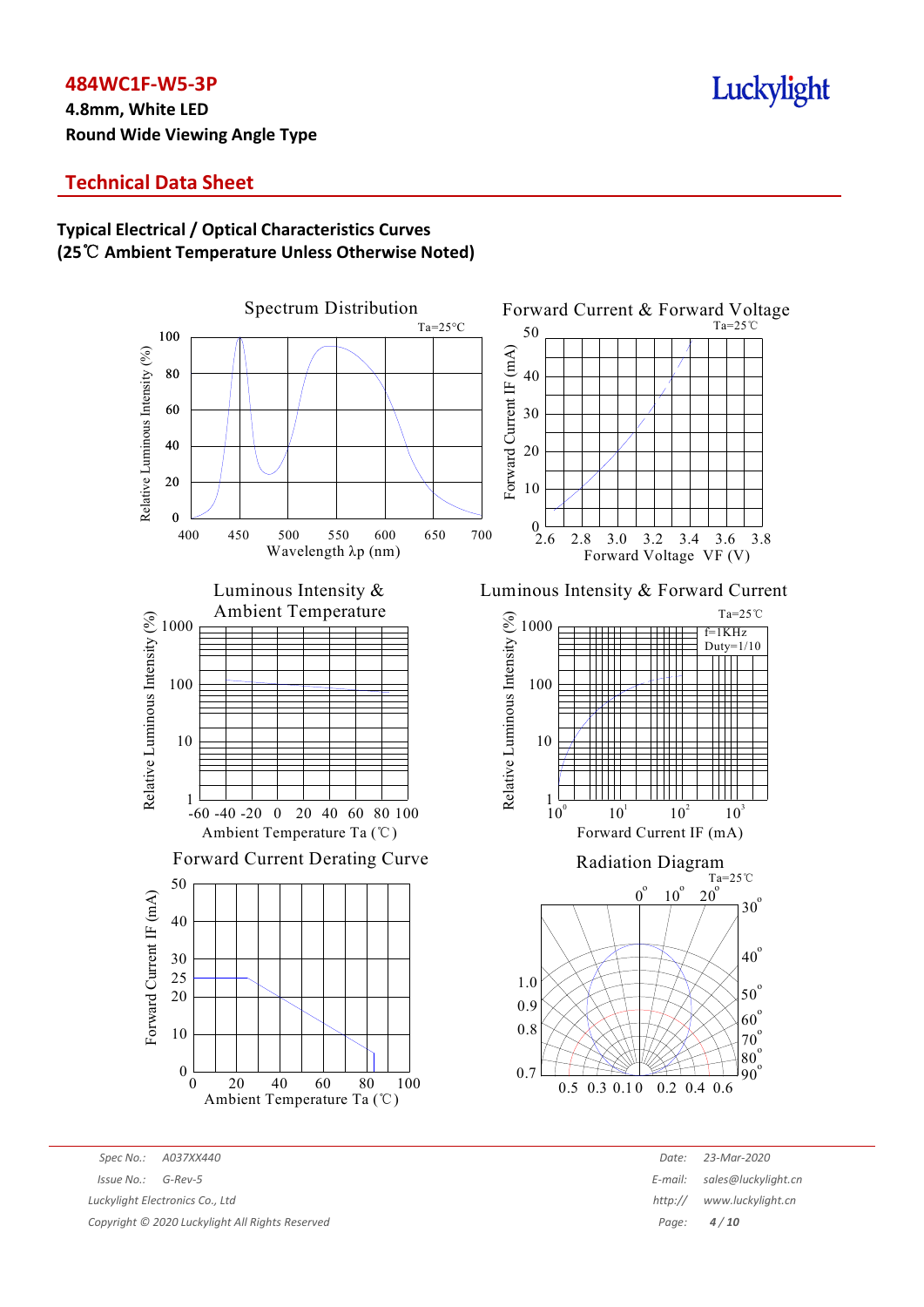# **4.8mm, White LED Round Wide Viewing Angle Type**

# **Technical Data Sheet**

#### **CIE Chromaticity Diagram:**



#### **Chromaticity Coordinates Specifications for Bin Rank:**

| <b>Bin Code</b> | Left x | Left y | Top x | Top y | <b>Right x</b> | <b>Right y</b> | <b>Bottom</b> x | Bottom y |
|-----------------|--------|--------|-------|-------|----------------|----------------|-----------------|----------|
| $F2-1$          | 0.323  | 0.340  | 0.330 | 0.347 | 0.330          | 0.337          | 0.323           | 0.330    |
| $F3-1$          | 0.323  | 0.330  | 0.330 | 0.337 | 0.330          | 0.327          | 0.323           | 0.321    |
| $F2-2$          | 0.330  | 0.347  | 0.337 | 0.354 | 0.337          | 0.343          | 0.330           | 0.337    |
| $F3-2$          | 0.330  | 0.337  | 0.337 | 0.343 | 0.337          | 0.333          | 0.330           | 0.327    |
| $F2-3$          | 0.337  | 0.354  | 0.346 | 0.362 | 0.345          | 0.351          | 0.337           | 0.343    |
| $F3-3$          | 0.337  | 0.343  | 0.345 | 0.351 | 0.344          | 0.340          | 0.337           | 0.333    |

*Note: Color Coordinates Measurement allowance is ±0.01.*

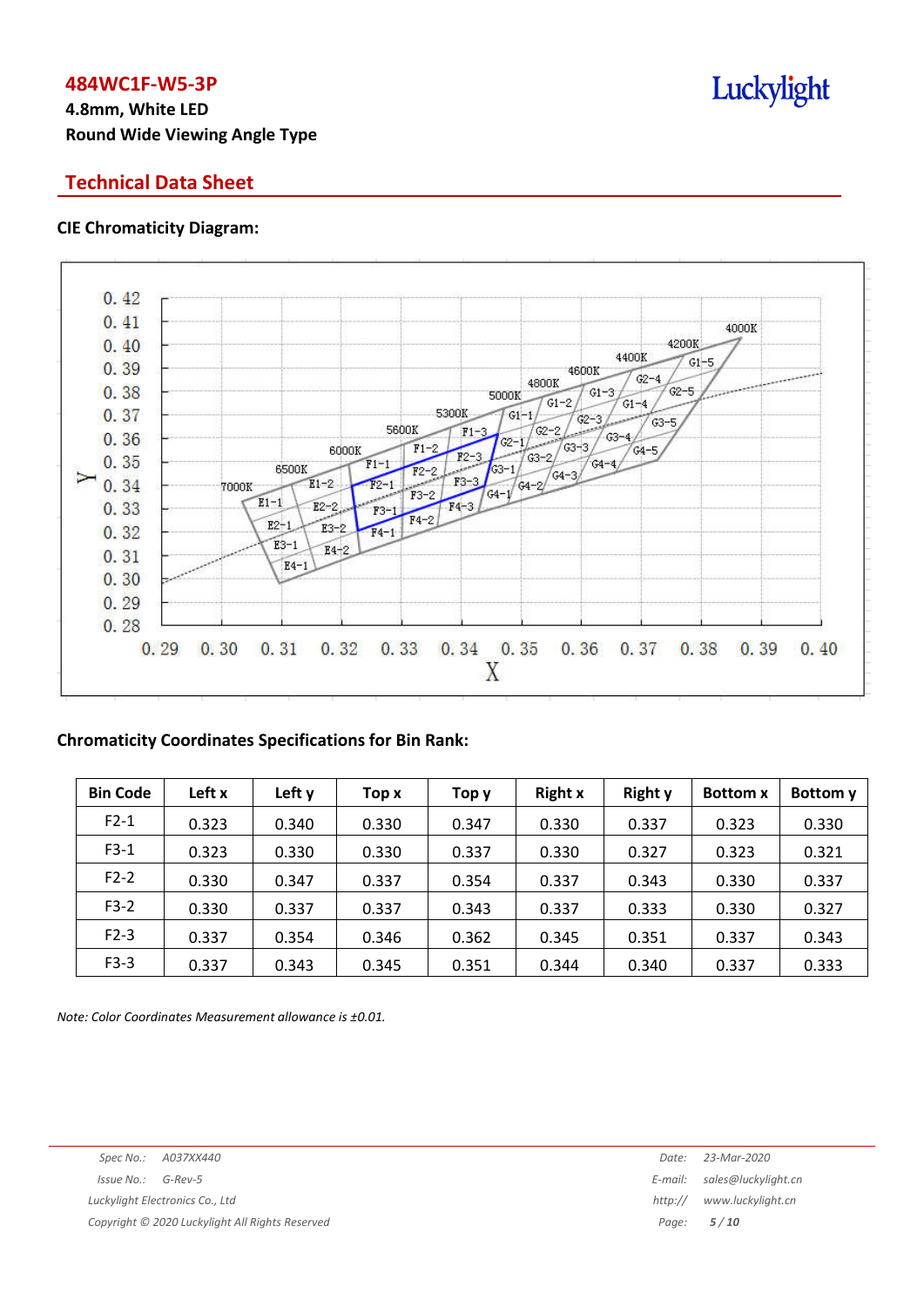# **Technical Data Sheet**

#### **Bin Table Specification**

#### **Luminous Intensity Iv (mcd) IF@20mA**

| <b>Bin Code</b> | Min  | Max. |
|-----------------|------|------|
| 19              | 1300 | 1700 |
| 20              | 1700 | 2200 |
| 21              | 2200 | 2900 |
| つつ              | 2900 | 3800 |

*Note: Tolerance of each bin limit is ±15%.*

#### **Forward Voltage VF (V) IF@20mA**

| <b>Bin Code</b> | Min | Max. |
|-----------------|-----|------|
|                 | 2.6 | 2.8  |
|                 | 2.8 | 3.0  |
|                 | 3.0 | ₹    |
|                 |     |      |

*Note: Forward Voltage Measurement allowance is ±0.2V.*

#### **Chromaticity Coordinates, CC (x, y), IF@20mA**

| <b>Bin Code</b> | Chromaticity Coordinates, IF@20mA |       |       |       |       |  |  |
|-----------------|-----------------------------------|-------|-------|-------|-------|--|--|
| $F2-1$          | x                                 | 0.323 | 0.330 | 0.330 | 0.232 |  |  |
|                 | ٧                                 | 0.340 | 0.347 | 0.337 | 0.330 |  |  |
| $F3-1$          | x                                 | 0.323 | 0.330 | 0.330 | 0.323 |  |  |
|                 | ٧                                 | 0.330 | 0.337 | 0.327 | 0.321 |  |  |
| $F2-2$          | X                                 | 0.330 | 0.337 | 0.337 | 0.330 |  |  |
|                 | у                                 | 0.347 | 0.354 | 0.343 | 0.337 |  |  |
| $F3-2$          | x                                 | 0.330 | 0.337 | 0.337 | 0.330 |  |  |
|                 | ۷                                 | 0.337 | 0.343 | 0.333 | 0.327 |  |  |
| $F2-3$          | x                                 | 0.337 | 0.346 | 0.345 | 0.337 |  |  |
|                 | ٧                                 | 0.354 | 0.362 | 0.351 | 0.343 |  |  |
| $F3-3$          | x                                 | 0.337 | 0.345 | 0.344 | 0.337 |  |  |
|                 | у                                 | 0.343 | 0.351 | 0.340 | 0.333 |  |  |

*Note: Color Coordinates Measurement allowance is ±0.01.*

*Spec No.: A037XX440 Date: 23-Mar-2020*

*Copyright © 2020 Luckylight All Rights Reserved Page: 6 / 10*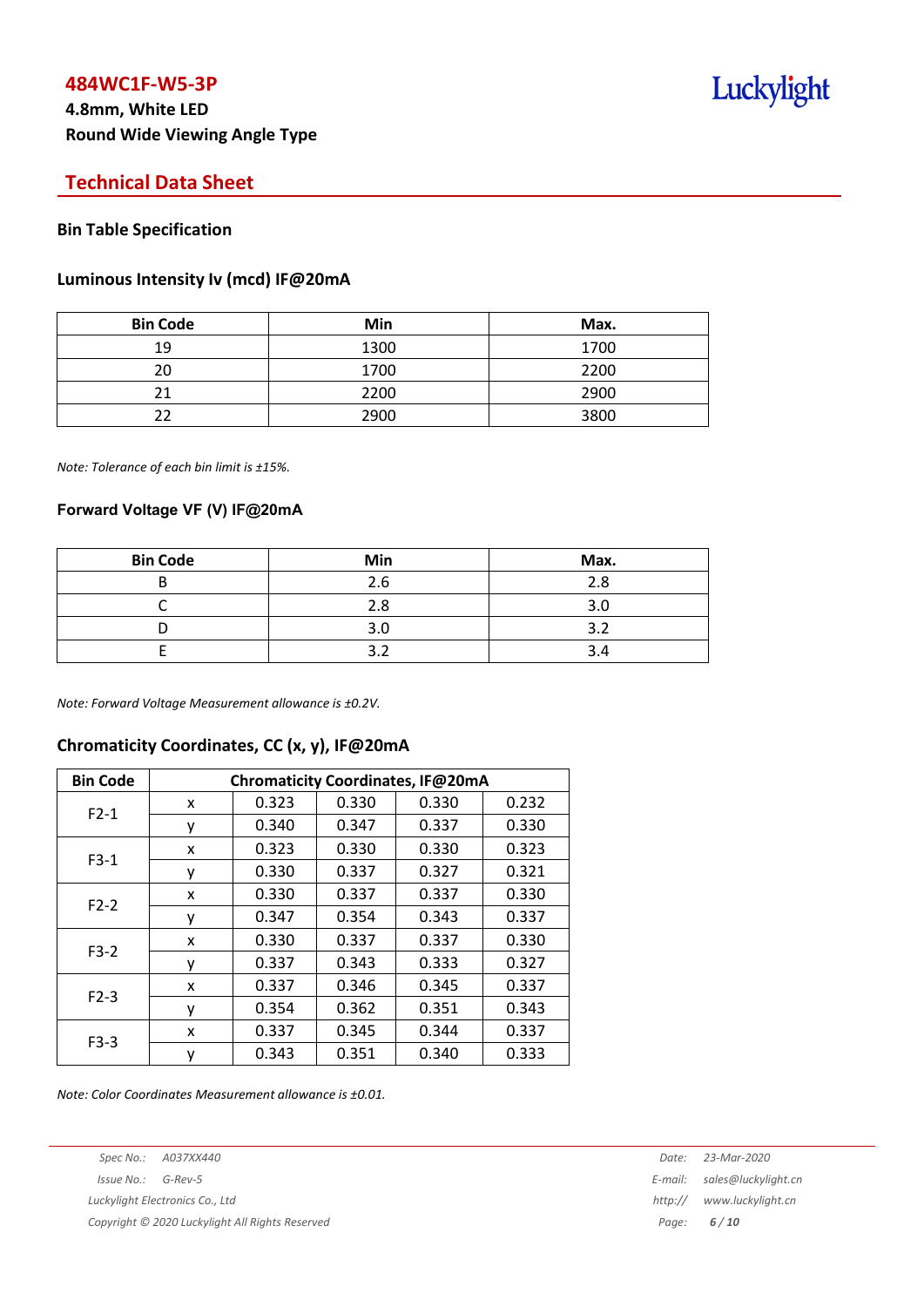# **4.8mm, White LED Round Wide Viewing Angle Type**

# **Technical Data Sheet**

# **Packing & Label Specifications:**



Luckylight

Packing Quantity:

- a. 500 PCS/bag.
- b.10000 PCS/Inner Box.
- c. 6 Inner Boxes/Outside Box.

| Spec No.: A037XX440                             | Date:   | 23-Mar-2020                 |
|-------------------------------------------------|---------|-----------------------------|
| $Is sue No.:  G-Rev-5$                          |         | E-mail: sales@luckylight.cn |
| Luckylight Electronics Co., Ltd                 | http:// | www.luckylight.cn           |
| Copyright © 2020 Luckylight All Rights Reserved |         | Page: $7/10$                |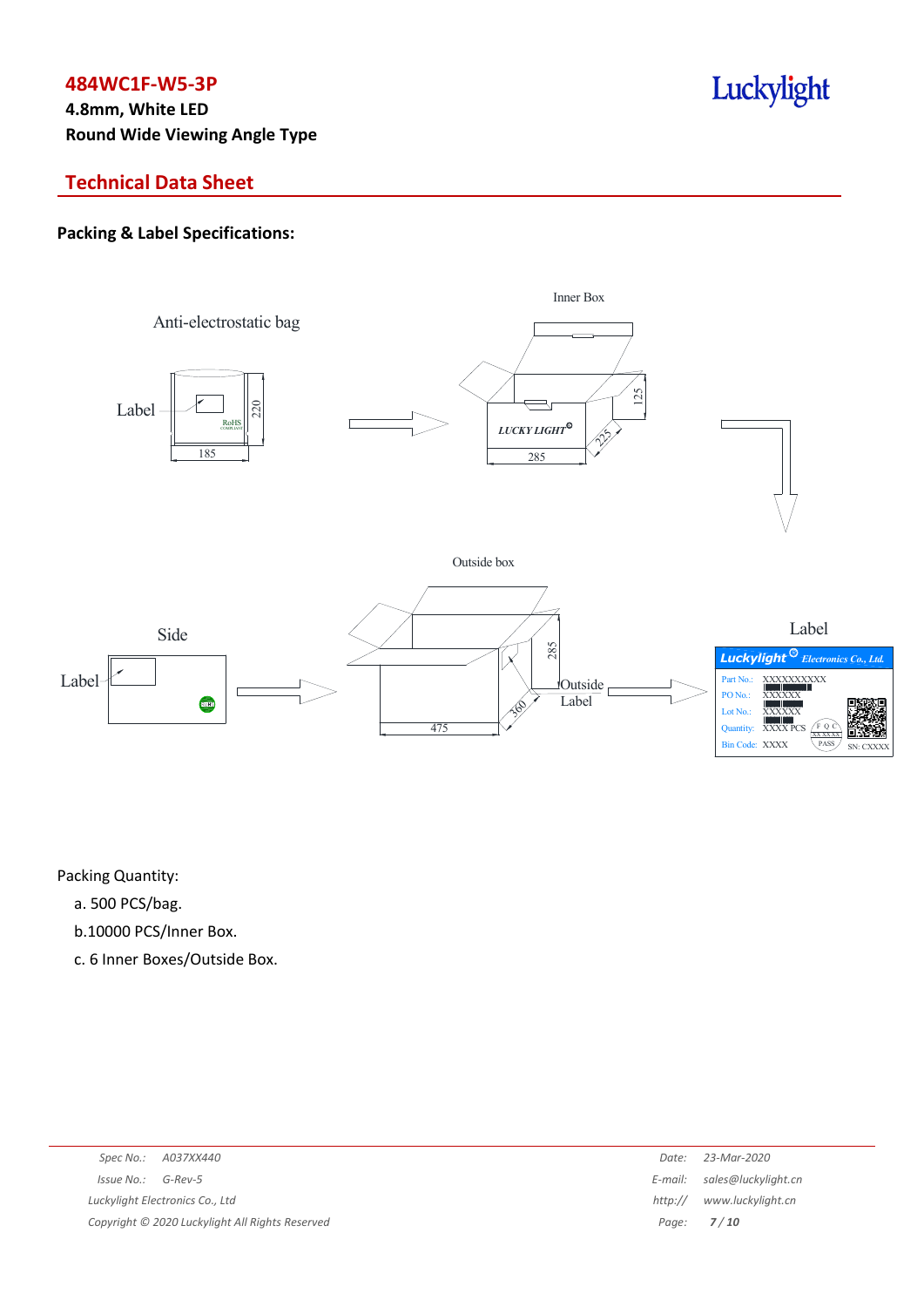# **4.8mm, White LED Round Wide Viewing Angle Type**

# **Technical Data Sheet**

### **CAUTIONS**

#### 1. **Over-current-proof**

Customer must apply resistors for protection, otherwise slight voltage shift will cause big current change (Burn out will happen).

#### 2. **Storage**

- 2.1 The LEDs should be stored at 30°C or less and 70%RH or less after being shipped from Luckylight and the storage life limits are 3 months. If the LEDs are stored for 3 months or more, they can be stored for a year in a sealed container with a nitrogen atmosphere and moisture absorbent material.
- 2.2 Please avoid rapid transitions in ambient temperature, especially, in high humidity environments where condensation can occur.

#### 3. **Cleaning**

Use alcohol-based cleaning solvents such as isopropyl alcohol to clean the LEDs if necessary.

#### 4. **Lead Forming & Assembly**

During lead forming, the leads should be bent at a point at least 1.6mm from the base of LED lens. Do not use the base of the lead frame as a fulcrum during forming. Lead forming must be done before soldering, at normal temperature. During assembly on PCB, use minimum clinch force possible to avoid excessive mechanical stress.

#### 5. **Soldering**

When soldering, for Lamp without stopper type and must be leave a minimum of 3mm clearance from the base of the lens to the soldering point. Do not apply any external stress to the lead frame during soldering while the LED is at high temperature.

#### Recommended soldering conditions:

|                | <b>Soldering Iron</b>               |                               | <b>Wave Soldering</b>                |
|----------------|-------------------------------------|-------------------------------|--------------------------------------|
| Temperature    | $300^{\circ}$ C Max.<br>3 sec. Max. | Pre-heat<br>Pre-heat Time     | $100^{\circ}$ C Max.<br>60 sec. Max. |
| Soldering Time | (one time only)                     | Solder Wave<br>Soldering Time | $260^{\circ}$ C Max.<br>5 sec. Max.  |

*Note:*

a. Excessive soldering temperature and / or time might result in deformation of the LED lens or catastrophic failure of the LED.

Luckylight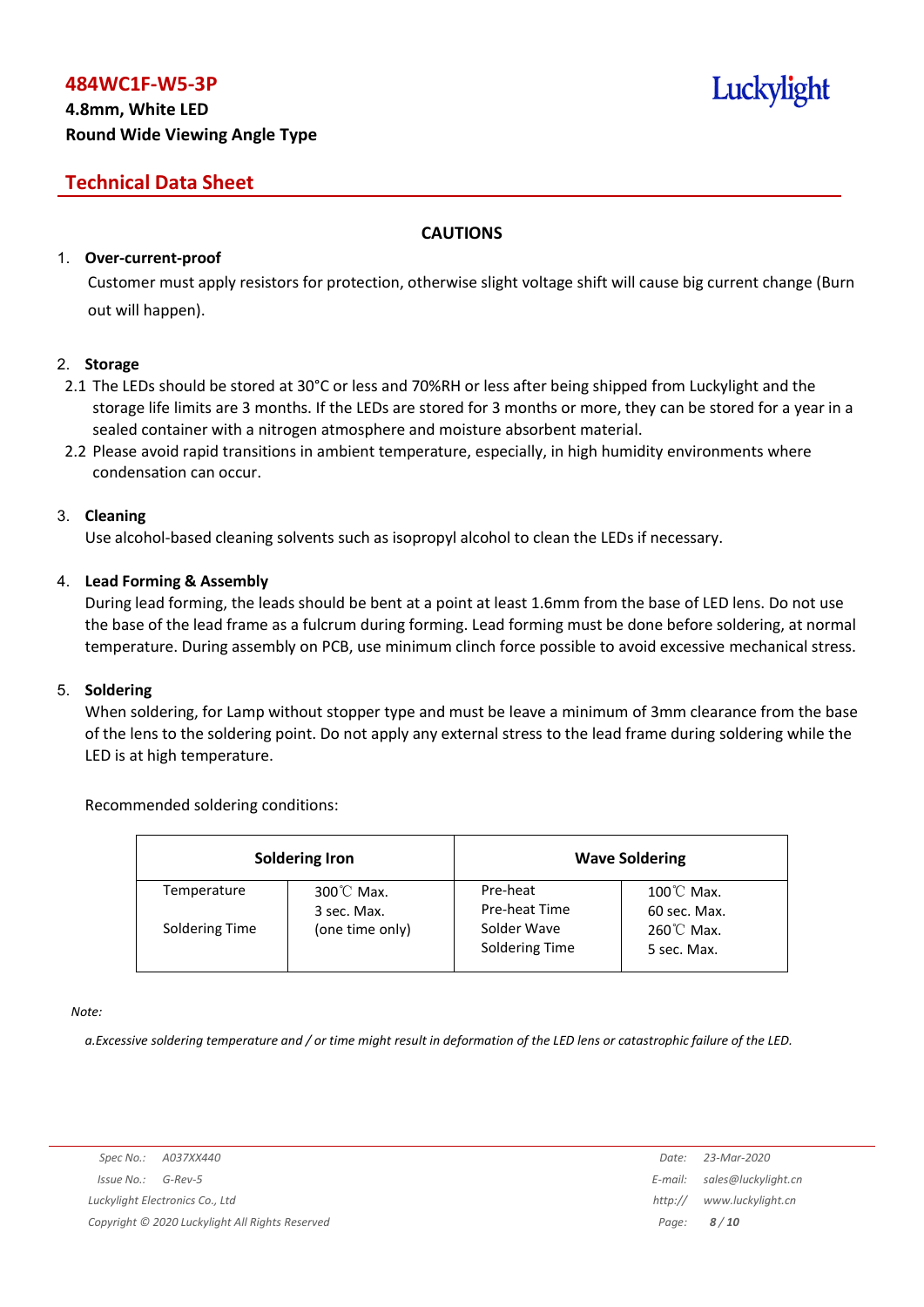# **4.8mm, White LED Round Wide Viewing Angle Type**

### **Technical Data Sheet**

Recommended Wave Soldering Profiles



#### *Notes:*

a. Recommend pre-heat temperature of 105° C or less (as measured with a thermocouple attached to the LED pins) prior to immersion in the *solder wave with a maximum solder bath temperature of 260° C.*

*b.Peak wave soldering temperature between 245° C ~ 255°C for 3 sec (5 sec max).*

*c.Do not apply stress to the epoxy resin while the temperature is above 85°C.*

*d.Fixtures should not incur stress on the component when mounting and during soldering process.*

*e.SAC 305 solder alloy is recommended.*

*f.No more than one wave soldering pass.*

#### 6. **Drive Method**

An LED is a current-operated device. In order to ensure intensity uniformity on multiple LEDs connected in parallel in an application, it is recommended that a current limiting resistor be incorporated in the drive circuit, in series with each LED as shown in Circuit A below.

**Circuit model A** 

**Circuit model B** 





(A) Recommended circuit

(B) The brightness of each LED might appear different due to the differences in the I-V characteristics of those LEDs.

|                                                 | Spec No.: A037XX440 | Date:   | 23-Mar-2020                 |
|-------------------------------------------------|---------------------|---------|-----------------------------|
| Issue No.:                                      | G-Rev-5             |         | E-mail: sales@luckylight.cn |
| Luckylight Electronics Co., Ltd                 |                     | http:// | www.luckylight.cn           |
| Copyright © 2020 Luckylight All Rights Reserved |                     |         | Page: $9/10$                |

| Date:   | 23-Mar-2020         |
|---------|---------------------|
| E-mail: | sales@luckylight.cn |
| http:// | www.luckylight.cn   |
| Page:   | 9/10                |

# Luckylight